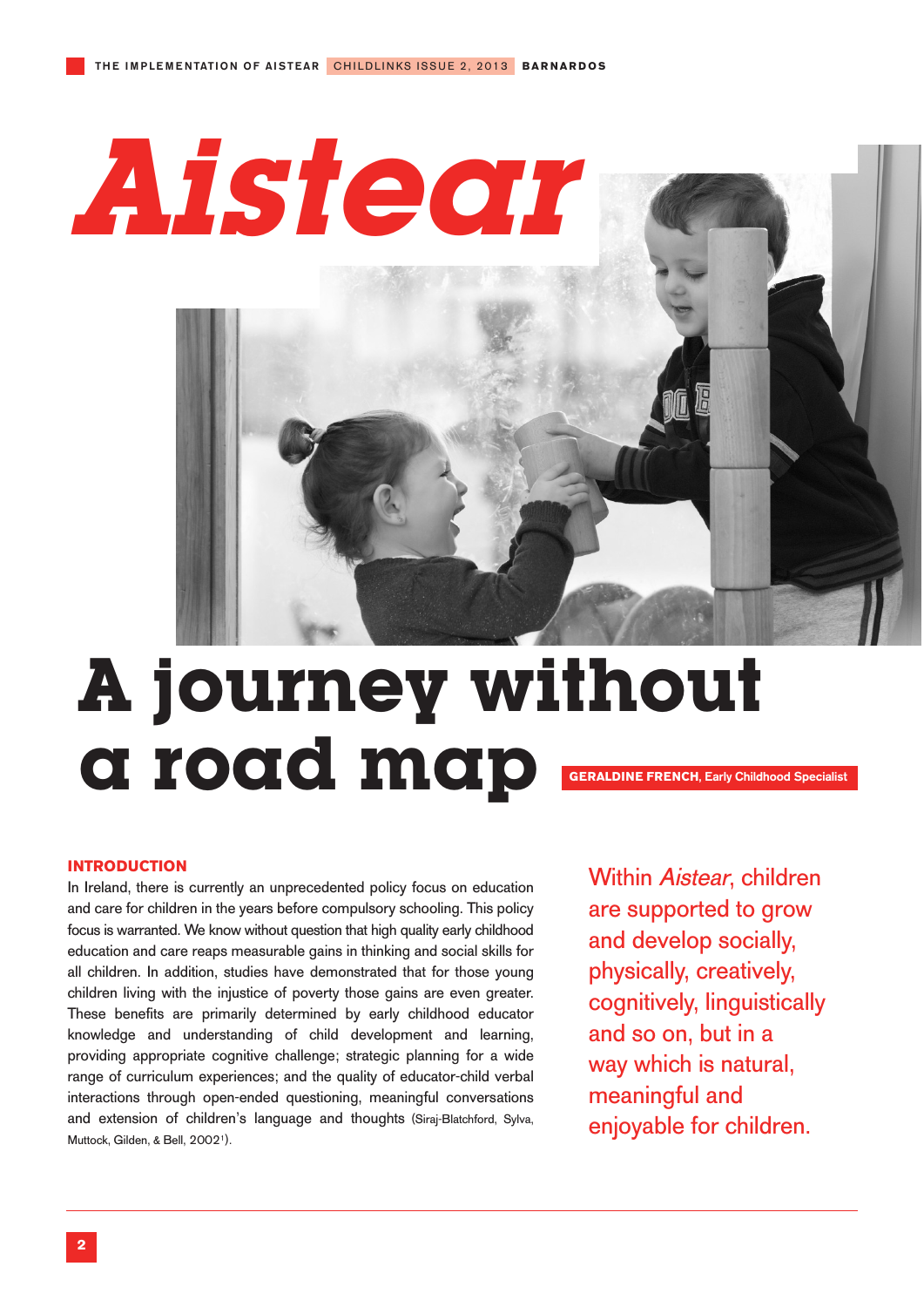The early childhood education and care sector in Ireland has witnessed many positive developments over the last decade. Some of these include:

- The launch of Siolta, the National Quality Framework for Early Childhood Education in 2006<sup>2</sup>, which sets the broad context for ensuring quality in early childhood settings within which early learning is best supported.
- The development of Regulation 5 as part of the revised  $\blacksquare$ Pre-School Regulations also in 2006 and the attendant Assessment Guide for inspections of early childhood settings in 20113. For the first time, very young children's learning and development was addressed within our legal framework.
- The introduction of the Free Pre-School Year (in 2009) has provided a universal right for children of three and four years of age to access early childhood education and care and there is now debate about extending it to a second year<sup>4</sup> within the proposed National Early Years Strategy (itself a positive development announced in 2012 by the Minister for Children Frances Fitzgerald).

While these and many other policy initiatives are significant, it could be argued that if one were to pick a development with the greatest potential to accomplish the objective of enhancing the quality of young children's experiences and extend their early learning and development it would be Aistear.

### **AISTEAR**

Aistear, the Irish word for journey, was developed by the National Council for Curriculum and Assessment (NCCA) and launched in 20095. Aistear is the curriculum framework for all children from birth to six years and focuses on planning for the provision of enriching, challenging and enjoyable learning experiences for children. The development of Aistear was underpinned by consultation with the early childhood sector, commissioned research papers (Hayes, 2007; French, 2007; Kernan, 2007 & Dunphy, 2008<sup>6</sup>) and portraiture studies of young children. These are all available on their website www.ncca.ie. This rigorous and inclusive approach has led to a framework for early learning which is soundly based in research and draws from the contributions of our diverse early childhood sector.

Aistear includes four sets of user-friendly guidelines on parents, play, interactions and assessment all of which contain excellent suggestions, exemplars of practice and highlight the particular relevance of these issues to support quality practice. The on-line Aistear Toolkit (www.ncca.ie/Aisteartoolkit) is continually under development and provides podcasts from recognised authorities in the field with a welcome focus on interactions, for example there is one on 'language development in the preschool year' (Anne McGough) and 'critical thinking and book talk' (Mary Roche). There is a tipsheet on thinking and talking and a tipsheet for parents on play, which is now translated in to six languages. There are many snapshots and short films of early educators in practice categorised within the four themes of Aistear: Well-being; Identity and belonging; Communicating and Exploring and thinking.

The most recent additions to the Toolkit include a series of templates prepared in collaboration with Early Childhood Ireland. One tool combines Aistear and Siolta to support early childhood educators to think about and audit their learning environments indoors and outdoors. In addition, there is a short-term curriculum planning template and a learning record template with worked examples.

The thematic approach to presenting children's learning and development within Aistear is itself is to be applauded. The four themes provide a flexible support for early childhood settings and 'conveys successfully the integrated and holistic development of the young learner, and the totality of his/her learning needs' (NCCA, 2004, p. 227). Developmental domains such as cognitive, linguistic, social, emotional, spiritual and physical cannot be separated out; neither can subjects such as mathematics, science and art. The themes bridge the developmental and subject domains and move towards a more integrated approach, which is more in tune with how children learn and develop. Within Aistear, children are supported to grow and develop socially, physically, creatively, cognitively, linguistically and so on, but in a way which is natural, meaningful and enjoyable for children. Children's interests and learning dispositions (for curiosity, wonder, resilience, playfulness) are at the centre of what and how they learn. An effective curriculum such as this acknowledges that children learn and develop holistically. As a framework Aistear also acknowledges the diversity of the early childhood settings to which it applies.

The success of *Aistear* is manifested in its integration into national programmes such as the National Early Years Access Initiative, where each of the 11 projects must be underpinned by Aistear (and Siolta). The forthcoming revised primary curriculum for Junior and Senior Infants will seek to ensure 'greater consistency with Aistear (NCCA, 2012, p.148). This has many positive implications. Firstly, there is recognition of early childhood (birth to six years) as a time in and of itself, with its own continuity and rhythm. Secondly, a pedagogy that supports play and building on children's interests as a pathway to early learning will be ensured for our youngest children. Thirdly, Aistear is in tune with international recommendations in relation to educational models. Laevers (2005)<sup>9</sup> analysed a thematic review of highly regarded early education systems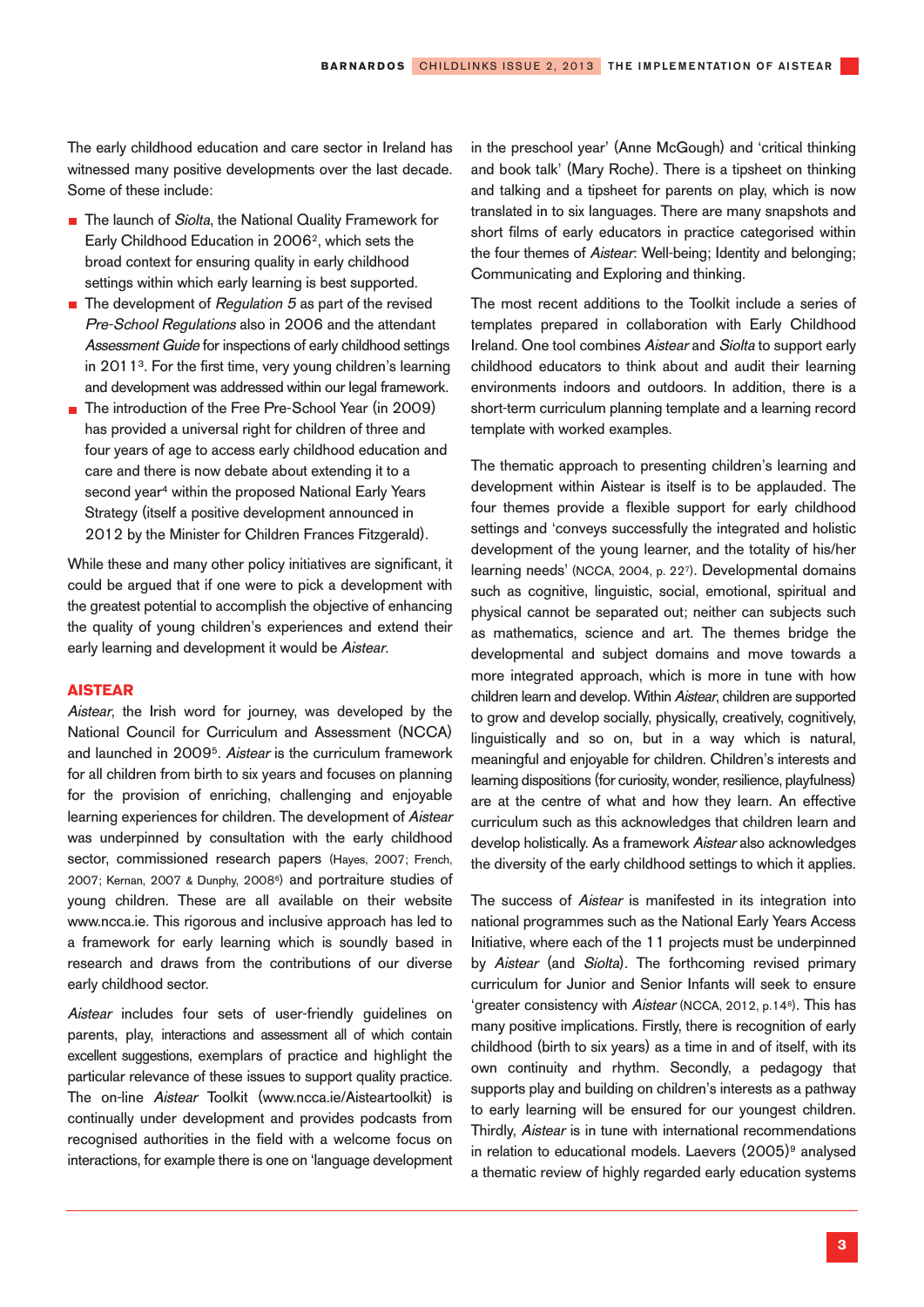(Experiential Learning [Belgium], HighScope [USA], Reggio Emilia [Italy], and Te Whariki [New Zealand]). Through this analysis, Laevers identified six characteristics of professional practice in early childhood education considered to be the cornerstones of any educational model of the future. These characteristics are:

- **1** Respect for the child
- **2** An open framework (curriculum) approach
- **3** A rich environment
- **4** A process of representation
- **5** Communication, interaction and dialogue
- **6** Observation and monitoring

Aistear conforms to these characteristics.

## **LACK OF IMPLEMENTATION**

Having acknowledged the many positive benefits of Aistear, there is one major drawback; the weakness of its implementation. While many resources and supports have been developed to support early childhood educators in their practice, Aistear is not underpinned by legislation, early childhood settings are not mandated to implement Aistear (unlike in primary schools where the Primary Curriculum is implemented universally) and there are no specific and detailed implementation plans currently for the roll-out of Aistear in all early childhood settings. In addition, there is no funding currently available for the education and training of early childhood personnel in order for them to translate Aistear into everyday practice, planning and supervision.

The brief of the National Council for Curriculum and Assessment as outlined in the Education Act (1998), 'is to advise the Minister for Education and Science on matters relating to …the curriculum for early childhood education, primary and post-primary schools and the assessment procedures employed in schools and examinations on subjects which are part of the curriculum' (NCCA, 2012, p.5). The NCCA has no remit for implementation of the curriculum. In light of the lack of a national implementation plan for Aistear, the NCCA

There is no funding currently available for the education and training of early childhood personnel in order for them to translate Aistear into everyday practice, planning and supervision.

developed the on-line Aistear Toolkit (www.ncca.ie/Aisteartoolkit) to support the educators, trainers and others to use Aistear. Indeed it is not clear which, if any, government department or agency has the responsibility to roll out Aistear by supporting early childhood settings to implement Aistear, although it appears that many have a potential role.

Currently the Department of Children and Youth Affairs (DCYA) has the responsibility to allocate financial resources through the Free Pre-School Year, the Community Childcare Subvention (CCS) scheme and the Childcare Education and Training Support (CETS) scheme. The DCYA have responsibility for the city/county childcare committees (CCCs), the national childcare organisations, childminders, and childcare initiatives such as afterschool childcare, and parent and toddler schemes among others<sup>10</sup>.

The Early Years Education Policy Unit (EYEPU) of Department of Education and Skills is co-located in the DCYA. EYEPU has responsibility for the implementation of the Workforce Development Plan for the early childhood sector; targeted early years interventions for children who live in areas designated as disadvantaged, and provision of policy advice and representation on national and international policy development initiatives. EYEPU also has responsibility for the implementation of Siolta<sup>11</sup>. There are 40 part-time and full-time Siolta mentors employed throughout the country to support settings with the implementation of Siolta. There is no named body with responsibility for implementation of Aistear.

The new contract for the Free Pre-School Year, however, states that settings

... are required to use Siolta, the National Quality Framework for Early Childhood Education (2006) and Aistear: the Early Childhood Curriculum Framework (2009) to provide an appropriate educational and care programme for children in their pre-school year. Participating service providers may be supported in meeting the requirement by a range of designated support services and agencies including their local City or County Childcare Committee. Service providers must facilitate visits and use advice from support staff from such organisations. (DCYA, 201212)

The Minister for Children Frances Fitzgerald (2013) has pointed to the success of the Free Pre-school Year with '94% of all qualifying-age pre-school children now participating. This pre-school year provides important opportunities to support children's early learning and development, mainly as a result of the requirement for practitioners to use Aistear: the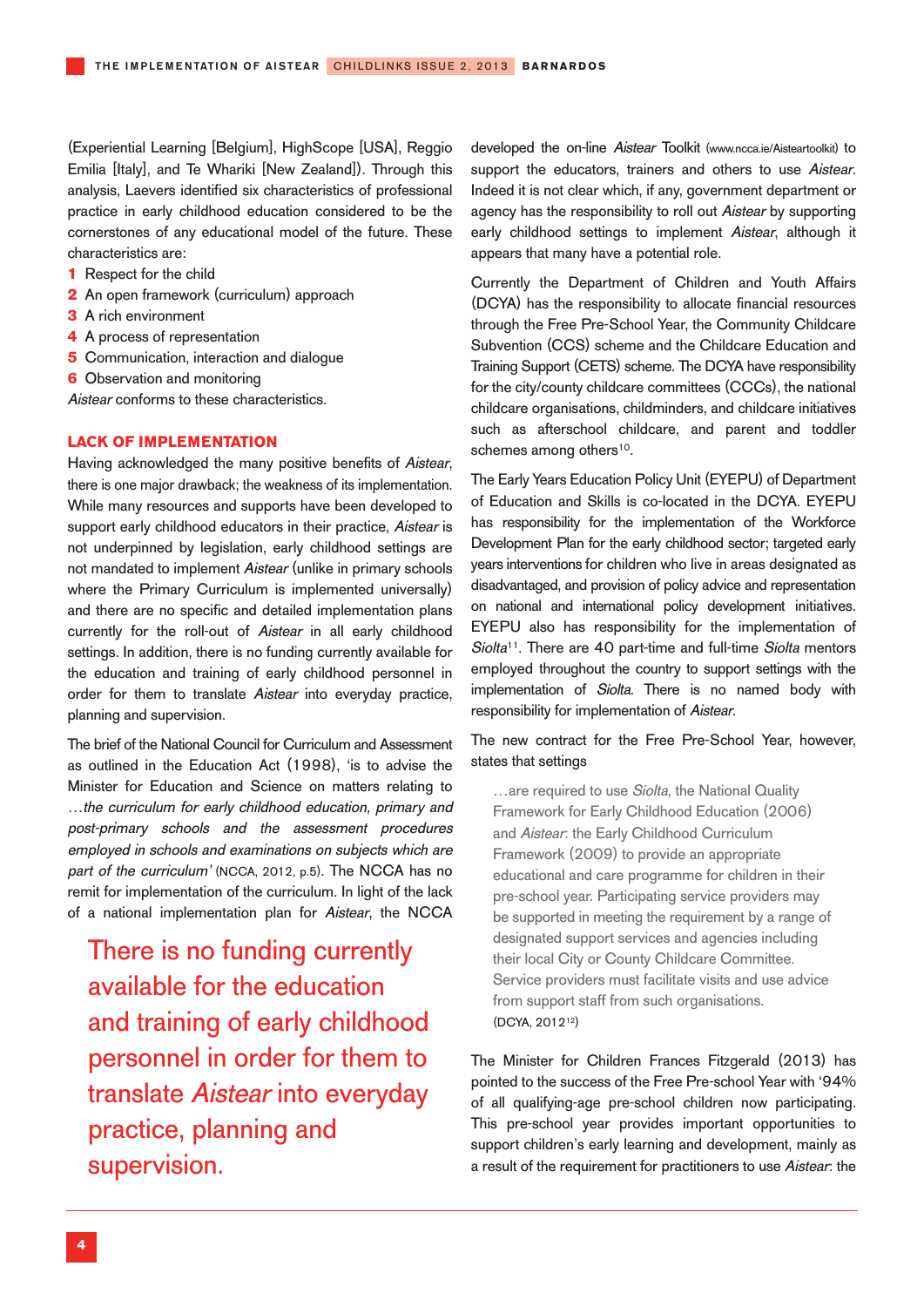Early Childhood Curriculum Framework developed by NCCA'. Furthermore, the Literacy and Numeracy Strategy (Department of Education and Skills, 201113) contains many references to Aistear (see also French 2012<sup>14</sup>). These statements clearly suggest that settings should use Aistear and that organisations must be enabled to support early childhood staff. Successful implementation of Aistear could produce identifiable outcomes in relation to the social, language and cognitive learning and development of children attending those settings. However, without specific and detailed plans which focus on supporting organisations, up skilling the workforce, as well as providing clear directions to the implementation of Aistear how can our young children receive the quality service they merit?

EYEPU has responsibility for the implementation of Siolta and mentors are in place to support (albeit selected) early childhood settings. However, it appears that currently the implementation of Aistear falls to settings themselves with (depending on where the setting is located) inconsistent and variable support from national voluntary organisations, county childcare committees, colleges of further education and institutes of technology. Aistear and Siolta are closely aligned. Siolta sets out the broad parameters for ensuring quality in early childhood education and care settings within which early learning is best supported. This includes standards in relation to organisational considerations, professional practice and interactions as well as those focused on play, establishing a learning environment and ensuring a relevant broad based curriculum (Aistear) is in place. It is a logical step that Aistear and Síolta should be seen as one unit.

In order to implement policy, early childhood educators need to understand the policy and in order to develop policy, policy makers need to appreciate the working conditions of the implementers. In the literature on policy making and implementation, a cognitive perspective contributes to an understanding of policy implementation 'by unpacking how implementing agents construct ideas from and about state and national standards' (Spillane, Reiser & Reimer, 2002, p.420)<sup>15</sup>. A top-down, bottom-up approach is advocated for the implementation of standards in education. In such a scheme 'the ideas about changing behaviour that implementing agents construct from a policy' involves the policy signal; the implementing agents' knowledge, beliefs, and experience; and the circumstances in which the local actor makes sense of policy (Spillane et al., 2002, p. 420).

Unless there is direct engagement with Aistear in every setting. with support from knowledgeable tutors/mentors and organisations, early childhood educators will not be able to

Unless there is direct engagement with Aistear in every setting, with support from knowledgeable tutors/mentors and organisations, early childhood educators will not be able to reflect on their practice and embrace the valuable factual messages that Aistear contains.

reflect on their practice and embrace the valuable factual messages that Aistear contains. As expressed by Stone  $(2002, p.28)$ <sup>16</sup> '... interpretations are more powerful than facts'. Ideas from policy provide leverage for change only if policymakers persuade implementing agents to think in a different way about their actions, to question their current behaviour and therefore enable them to create other ways of acting. In Ireland, there is no national persuasion by policy makers currently in implementing Aistear.

## **NCCA STRATEGIC PLAN 2012–2015**

The NCCA has developed a Strategic Plan 2012–2015 which contains a vision, mission, strategic goals and planned outcomes. For example: Goal 1.4 is to ensure that 'Aistear is increasingly used in the early childhood sector'; specifically the NCCA plan to 'expand the online Aistear Toolkit' (NCCA, 2012, p.13).

In the absence of an implementation plan, the Aistear in Action Initiative highlighted in the next article in this issue is one example of how resources will be developed for the Toolkit. The Toolkit has proved a very useful resource for all those who have used Aistear to enhance the experiences of the children they work with. Many of the resources are available in hard copy, however, depending on the availability of broadband, the computer literacy of early childhood staff, time and their motivation to engage, not all settings may avail of the Toolkit, in particular the podcasts and videos of practice. Instead they may rely, in the short term, on early childhood support organisations, attendance at conferences and training to inform them of the content. To support the online element of Aistear nationwide, access to adequate broadband is required and a programme of computers for early childhood settings established.

In relation to Goal 2, the NCCA plan to 'support a number of school and early childhood setting networks to gather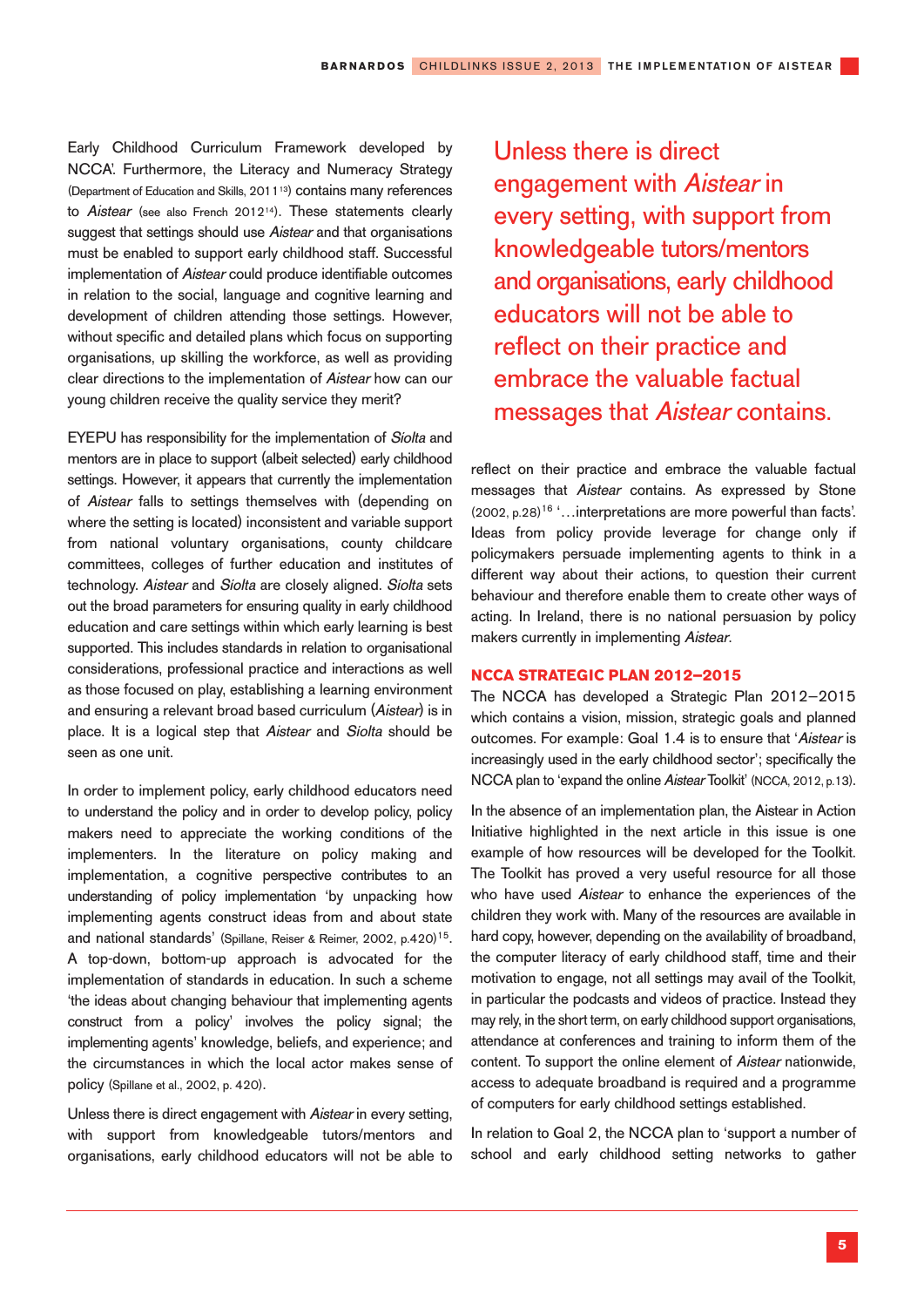examples of how Aistear can be used to support children's learning and development, by 2014' (NCCA, 2012, p.16). Again, the Aistear in Action project is an excellent example of how settings could be supported to engage with Aistear successfully to enhance their practice. But this is in only a handful of settings; if 'building the capacity for change' is the goal, the same project should be implemented in every early childhood setting in Ireland. All our children should have the same quality of experience to the children in those settings.

The NCCA Strategic Plan specifically refers to working directly with the 'Aistear Tutors and the education centres to engage infant teachers in reflection on and introduction of the principles and methodologies of Aistear in primary classrooms' (NCCA, 2012, p.17). This implies a focus on direct support of teachers through their continued professional development. With the revised curriculum, Junior and Senior Infant teachers will be mandated (and supported) to implement Aistear. In contrast, the NCCA plan, in relation to settings excluding the primary sector, is to 'continue our work with Early Childhood Ireland and initiate work with other organisations to support practitioners in working with Aistear' (NCCA, 2012, p.17). It is acknowledged that systems have long been in place to support primary teachers. In addition, the early childhood education and care sector, excluding primary education, is developing. However, to prioritise children in Junior and Senior infants could be seen as ignoring what we know about the importance of early childhood education and care from birth (French, 200817; French, 201318).

If we take early speech and language development as an example, we know that:

- From birth there is a narrow window of opportunity to capitalise on children's rapid brain development and support children's speech, language and communication (Gerhardt, 200519; Shonkoff & Phillips, 200020).
- Every educational skill presupposes the use of language  $$ it is the foundation for lifelong learning (Boyer, 199121).
- **n** Children with speech, language communication needs (SLCN) are at high risk of later difficulties with reading, writing and spelling (The Communication's Trust, 2011<sup>22</sup>).
- Studies have demonstrated that language competence is positively correlated with success in the educational system (Cregan, 200823; Riley, Burrell & McCallum, 200424). What is known is that for some children there is a discontinuity between the language of the school and of the children; due to a mismatch of language use. 'It is now generally accepted that culturally and linguistically different children are not non-verbal, do not lack experiences and are not

culturally disadvantaged…For them the major difficulty is learning how to handle the scholastic demands of the dominant culture that is significantly different in many respects from their own'. (Cregan, 2008, p.19)

The long-term consequences of poor early language  $\blacksquare$ development on children's educational attainment and life chances are severe and unjust (National Economic and Social Forum, 200925).

## **THE EARLY CHILDHOOD SECTOR**

It is clear that the early childhood sector in Ireland requires significant and radical development with the same attention given to training and continuing professional development as enjoyed by the primary school sector. Early years educators are in a crucial position with regard to valuing the diversity of children's language use and enhancing children's language capacity. However, early years educators need to be supported to engage children in the kind of language use expected but not explicitly taught in schools (Cregan, 2008). A lack of training of early childhood educators was identified as a particularly pressing problem in Ireland (Start Strong, 2013<sup>26</sup>). Engaging children in ways that promote the cognitive, linguistic, spiritual, creative and social development requires understanding, knowledge and skill. It is acknowledged that in order to meet current and future early childhood education and care policy commitments the workforce needs to be developed (Department of Education and Science [DES], 201027).

The role of the adult is central to enhancing the quality of young children's experiences with the requirement that those who work in early childhood settings should have relevant qualifications

Literature and research are clear that children's thinking and language is enhanced when children are listened to and supported, when a range of pedagogical interaction strategies are used, and when children are encouraged to solve problems (Tayler, 200128). These skills require professional development. Therefore, professional preparation is arguably one of the features most relevant to interactions (Tayler). Aistear focuses on the kinds of interaction strategies that support children's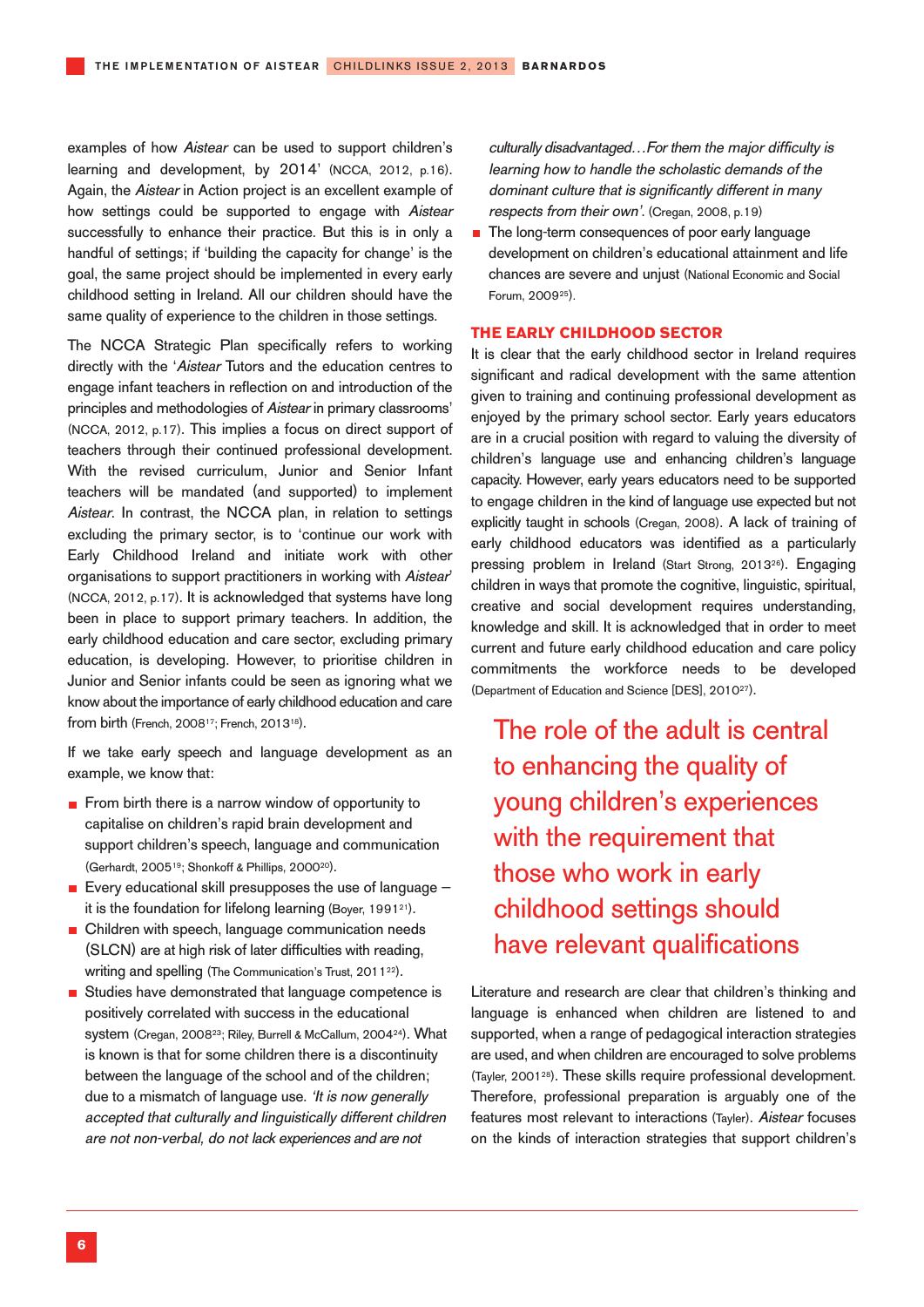language and thinking and supports early literacy, numeracy, respectful communication and problem-solving. In terms of supporting the quality of children's experiences it should be implemented fully in every early childhood setting.

It is recognised in Irish policy documents that the role of the adult is central to enhancing the quality of young children's experiences with the requirement that those who work in early childhood settings should have relevant qualifications (DES, 2009; DES, 2010). Up to the announcement of the Free Pre-School Year in 2009, there were no standard qualification requirements in settings, excluding the primary system in Ireland. In order to avail of the grant to deliver the Free Pre-School Year, at a minimum, the leader in a room is required to hold a Further Education and Training Council (now Quality and Qualifications Ireland) Level 5 qualification in early childhood education. There is no evidence that students with Level 5 are getting the opportunity to engage with Aistear (or Siolta). In addition, currently a quarter of the workforce in centre-based early childhood settings (excluding primary school) is without a Level 5 qualification (Start Strong, 2013). All training institutions and colleges in relation to early childhood care and education also have a role to play to ensure the implementation of Aistear.

In its Strategic Plan 2012–2015, the NCCA has outlined the constraints under which it is operating. These challenges include the backdrop of our current deep recession, resulting

in low staff numbers, the public sector employment restrictions, and the reduction in public funding in education generally. However, as stated by Minister Frances Fitzgerald (2013) 'early intervention must become part of our national psyche'. We currently enjoy the highest birth-rate in Europe, approximately 75,000 children are born each year. This is a significant advantage. 'A younger population may well prove to be one of Ireland's greatest resources in economic recovery' (NCCA, 2012, p.6). Due to the enormity of Ireland's financial crisis it is the next generation which will be paying back our national debt.

Investment in early childhood education, specifically investment in prevention and early intervention, effective implementation of national quality and curriculum frameworks in early childhood settings and professionalisation of the sector should be a national priority in Budget 2014; 'we owe it to our children – literally' (Wolfe, 201329). Without comprehensive, detailed and funded implementation plans there will be little possibility for educators in early childhood settings to reflect on their practice and consider how to enhance children's learning. This is important for all children and particularly those who are at risk of educational inequality or who are linguistically or culturally different. As discussed earlier, research has identified the significant benefits derived from participation in high quality early childhood education in terms of later educational attainment (Organisation for Economic Co-operation and